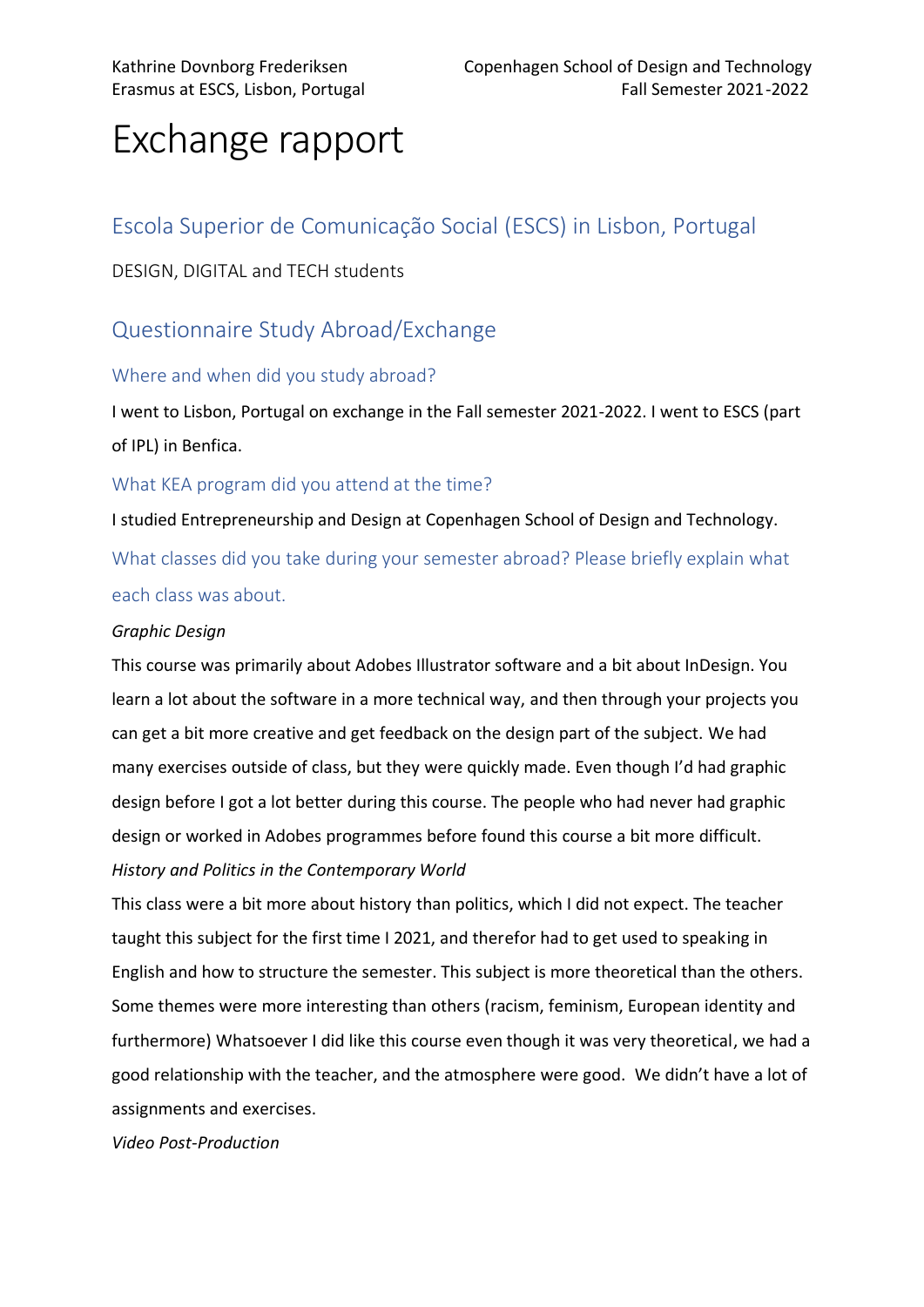This course was different than I expected. The teacher's primary focus is movies, and he is very passionate about movie editing theory. The first half of the semester was mainly theory, and it was a bit difficult to focus and understand the theory, if you do not have a lot of experience editing. The second half of the semester was for the two exam projects, where we were just editing in the classes. Don't expect small projects and a marketing point of view. The structure were a bit off, so I didn't gain as much as I was hoping. *Innovation, Technology and Society*

This course was theoretical as well. I've had innovation subjects before and therefore I knew a lot of the theory (SWOT, Blue Ocean, forms of innovation and so on), but the course is very well structured, and the classes were engaging and not boring (each time). The teacher is very good, nice, engaged and motivating. Also, the workload was fair.

#### *Photography*

In this course we started out learning about the camera and its functions. We had some theory about different photographers and ways of shooting pictures. But it was mainly "selfwork", where we had small assignments and went out taking photos. The teacher is very talented and nice. A lot of our classes were on national holidays, so I didn't have a lot of classes.

#### *Digital Media Laboratory*

This course was very different than expected, but I ended up really liking it. You have one assignment through the semester, and you must create a Youtube channel or a TikTok account and see how many views, likes and followers you can get. You must promote your channel on other platforms. You group up with your classmates and decide yourselves what kind of videos you want to make. Then in class the teacher gives feedback on your account and on your videos, and he talks about some theory of digital and social media. Very fun.

## Academic Experience

## How helpful was the receiving school in the process of choosing classes and settling you in?

As a lot of things in Portugal, ESCS was not very organized. They were poor in communication, and you can't really expect a lot of help. But they are very calm about it,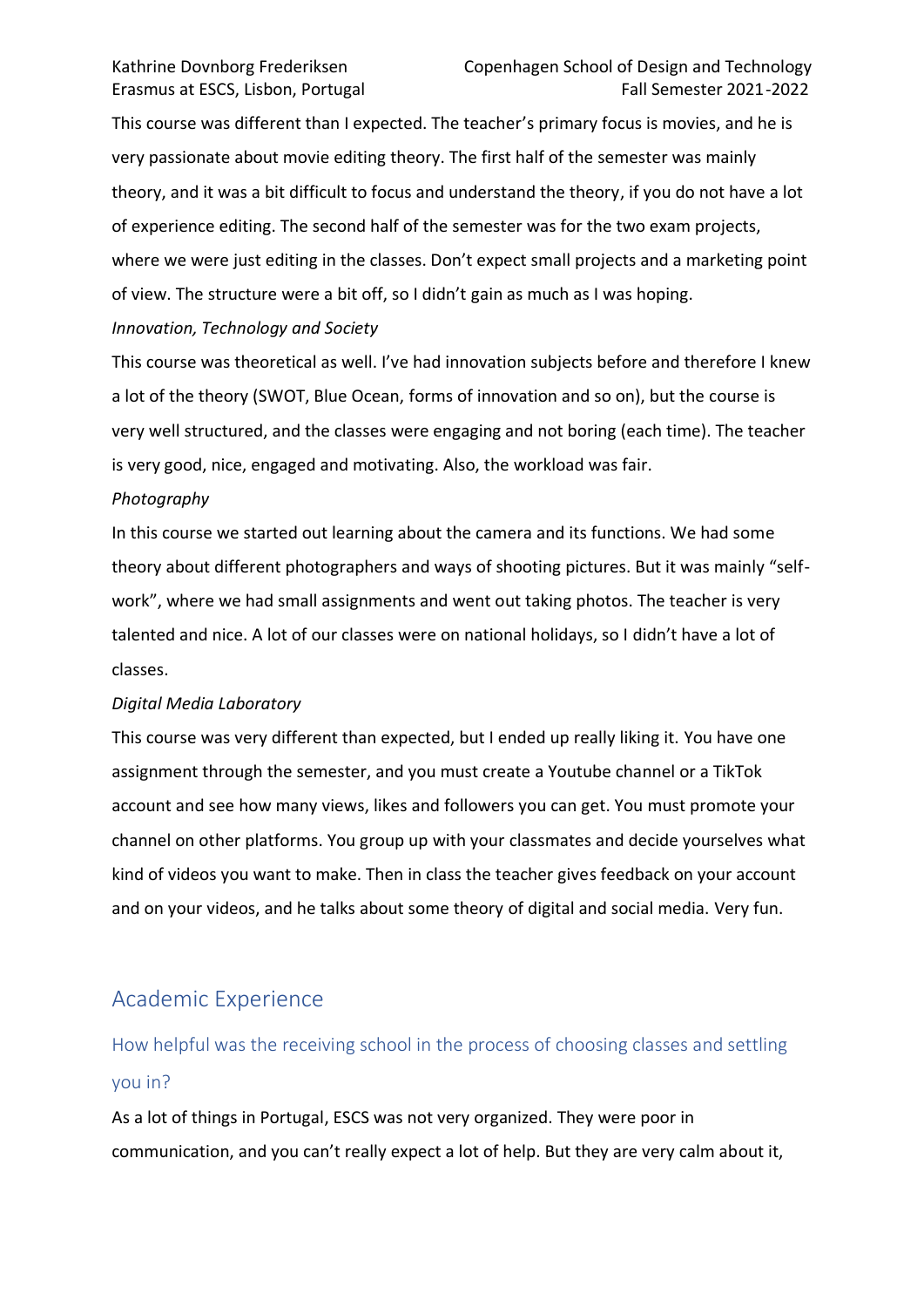and if you are good at staying cool, it is not really a problem. I don't stress a lot, and I didn't experience any issues – but some of the others had more issues with the school. The teachers on the other hand were very nice and helpful.

## What classes/study experiences did you find the most rewarding? Why?

I really liked Graphic Design and Digital Media Laboratory, because I learned a lot of things, that I know that I can use forward. Many didn't like Digital Media Laboratory because it is very "free", and the teacher wasn't that engaged, but I liked the freedom and possibilities to express your creativity – also I learned a lot about digital and social media, video editing and promotion of own brand, because you must trust your intuition and see what works and what doesn't. In graphic design we learned a lot, and I got way better at for example Illustrator.

## What classes/study experiences did you find least relevant or least valuable to you? Why?

I didn't find Video Post-Production that valuable because the focus was movies, that is not really an interest of mine. I would have hoped for a marketing point of view and more editing theory. Also, we didn't have small assignments and projects throughout the semester, so you didn't really get better at editing throughout.

Innovation wasn't that relevant for me, because I knew all the theory before, but I liked the class either way.

Also, the History class wasn't really new information also, but I also liked this one, because we talked a lot about history in our different countries and how that has affected how the culture is today. We were not a lot of people in this class, and it was very cozy – the teacher is super nice.

## What classes would you advice other KEA students going to the receiving school to choose or not to choose?

That really depends on why you are going on exchange. If you are there for the school and to learn a lot, or if you are there to have fun and not worry too much about school. I had some of easier classes with the smallest workload, and that worked perfectly for me, as I was mainly on exchange to have fun in Lisbon. But my classes were still interesting. The theoretical classes (history and innovation) were fine too because they were easy.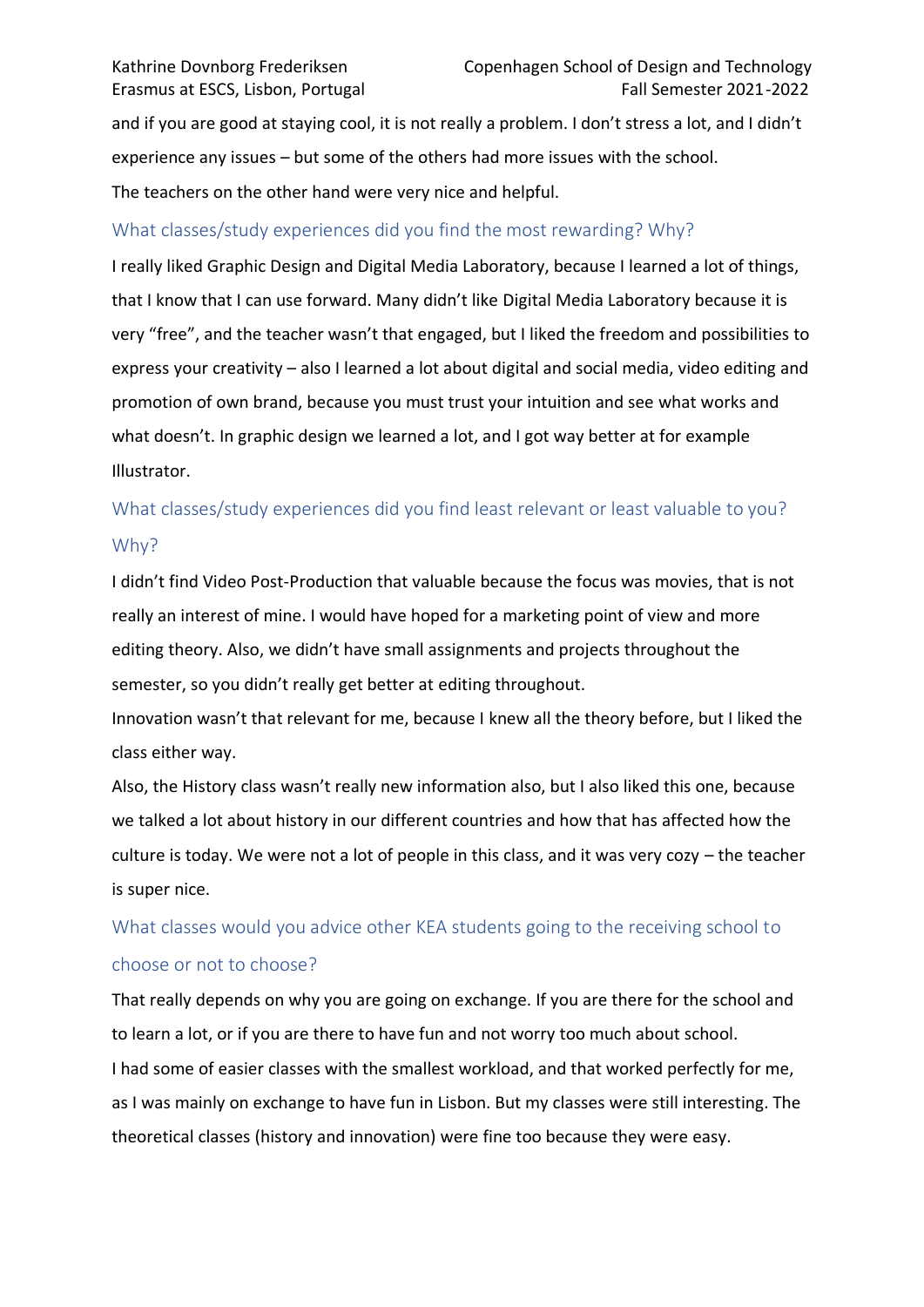I would recommend Digital Media Laboratory even though it sounds a bit strange. Be picky about your group, find some people that you have the same interests as. We made travel videos and travelled together, and they ended up being my best friends in Lisbon. It is a good opportunity to do a lot of fun things.

## Cultural/Personal Experience

## What challenges did you experience culturally while being abroad?

## - How helpful was the receiving school in this process?

I didn't experience a lot of difficulties culturally. But I also work very well in a southern European culture because it is much more laidback. Some people would have issues with the fact that you never really know anything, and you can't be sure of anything. No one is punctual (the teachers were usually 5-20 minutes late) and things are not very structured. I really like this way of living. The school wasn't helpful at all, which would be annoying if you needed some help.

Also, the school doesn't organize any social activities, they only have your classes prepared, and the social stuff you must figure out yourself. Don't expect to become friends with the Portuguese people at school.

## What was the best cultural/personal experience during your studies abroad?

The Portuguese people are very nice and helpful. They are very laidback and wants to help you. I loved the city very much, and you can keep on experiencing the small streets, cute cafes, and cool hidden places around the city.

## What advice would you give other KEA students going to study abroad at the receiving school?

Don't worry about all the formalities because it will all end up working out. Be open towards all kinds of people, events, and experiences.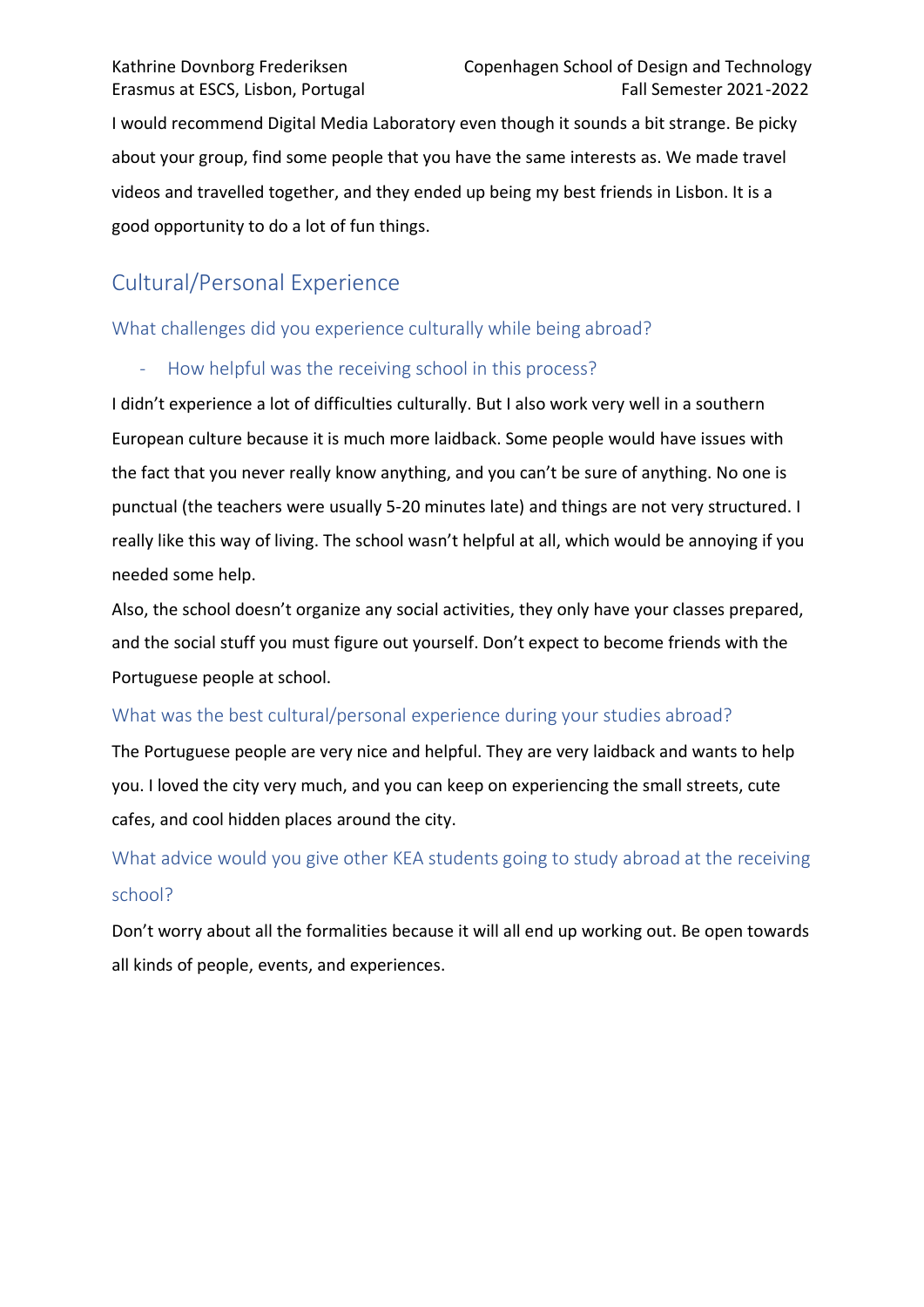## Practical experience

How was the application process?

- What did KEA help you with?

### - What help did you receive from your school abroad?

I received a lot of help from KEA, which made me calm about the whole process. I didn't receive a lot of information from ESCS, but you must trust, that they are handling it. If I had any questions, I asked my counselor at KEA. Also, if you have trouble with the school while you are abroad, KEA is available to help.

Did you have any practical difficulties settling down in at your destination?

## - How helpful was the receiving school in this process?

I did not have any practical difficulties; the receiving school was not very helpful. But you arrive at the school and in Lisbon with a lot of other Erasmus students, so it is easy to figure things out and find help by the other students or at the student organizations (ELL and ESN)

Where did you live?

- Was it difficult to find accommodation?

#### -Was it expensive?

At first, I lived in Bairro Alto, which is the party district with all the bars and Erasmus Corner. I lived with 3 other students (not from ESCS), and my rent was 380 euros a month. I booked my room through Uniplaces, which is fine because it is safe and you can trust the landlord and page, but the booking fee is quite expensive. I had to move in November, as I only rented the room for 2 months (I didn't know how much party and music I would be able to hear from my room). My room number 2 was located in Bairro Azul, which is near the Sao Sebastiao metro station, which is a more quiet neighborhood, and a lot of my classmates live in the surrounding neighborhoods as well. It was also closer to school, but still close to the city center. I had a bigger room there and my rent was 450 euros. I found this room on Facebook.

It is easy to find accommodation. I recommend living near the blue metro line, if you're going to ESCS, as it is very easy to get to school then and into the city, but not further out than Sao Sebastiao.